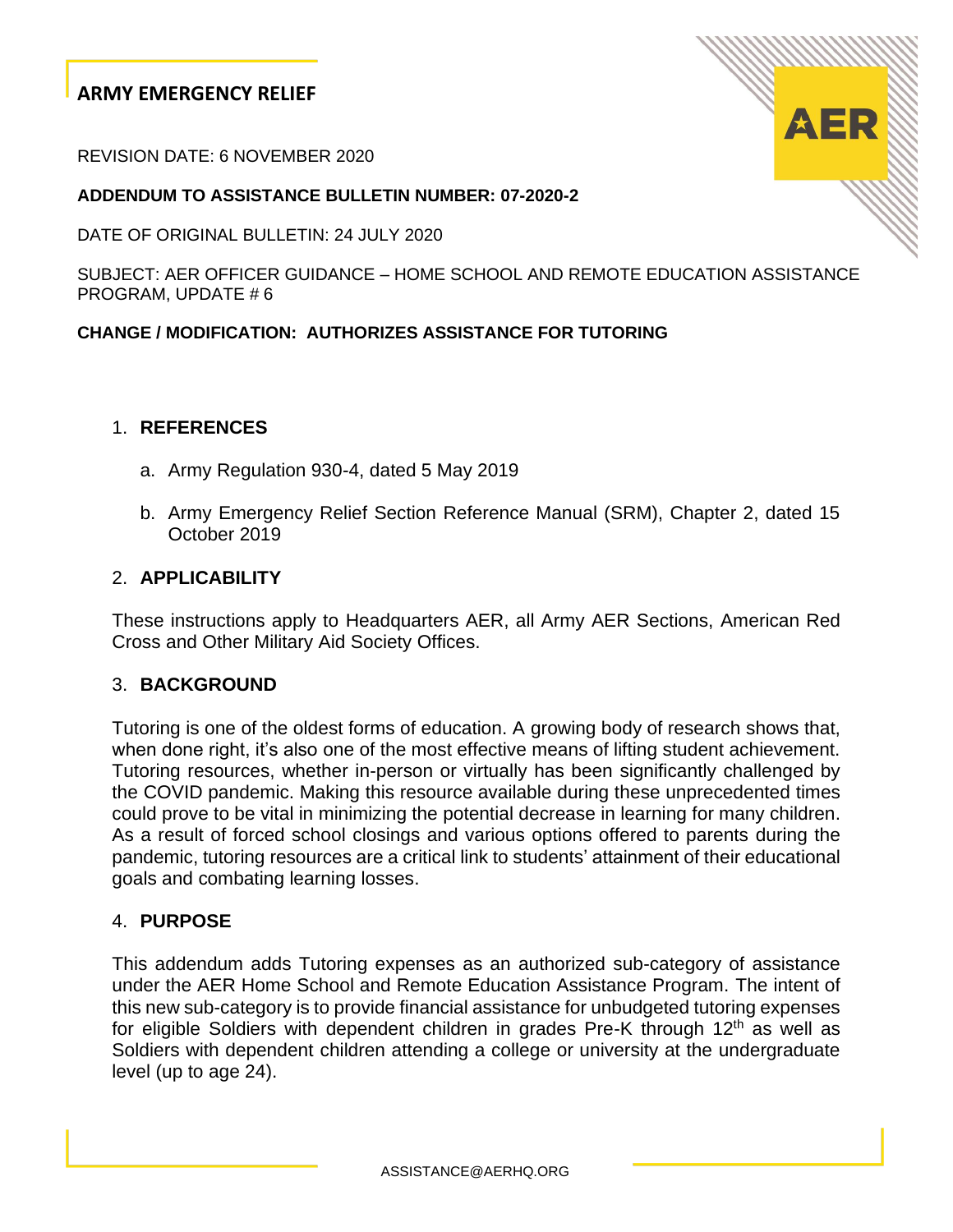# **ARMY EMERGENCY RELIEF**

# 5. **ELIGIBILITY**

No Change. Refer to AER Assistance Bulletin 07-2020-2

#### 6. **GENERAL GUIDELINES**

- a. Tutoring expenses must be for dependent children Pre-K thru 12<sup>th</sup> and dependent children attending a college or university at the undergraduate level (up to age 24).
- b. Assistance may be provided for in-person or virtual tutoring.
- c. Assistance is for "valid financial needs" and will not exceed \$3K per academic school year.
- d. To validate the need, the academic course instructor must agree a tutor is needed and provide a letter to support the assistance request.
- e. AER Officers may approve and/or recommend approval for up to three months of validated tutoring expenses per request.
- f. Assistance will be provided as a **Loan, Grant, or a combination of both**.
- g. Repayment may be deferred for ninety (90) days.
- h. Repayment of a loan will not exceed twenty-four (24) months, except when approved by HQ AER.
- i. A loan must be repaid sixty (60) days prior to ETS, end of the Active Duty commitment (USAR/ARNG) or within twenty-four (24) months after the first scheduled repayment, whichever comes first.
- j. AER Form 57, Budget Planning Sheet (BPS) is required for all assistance requests.
- k. Soldiers who find themselves in a situation where repayment of a loan is causing a financial hardship should contact HQ AER Loan Management Section for further guidance.

### 7. **RESPONSIBILITIES**

No change.